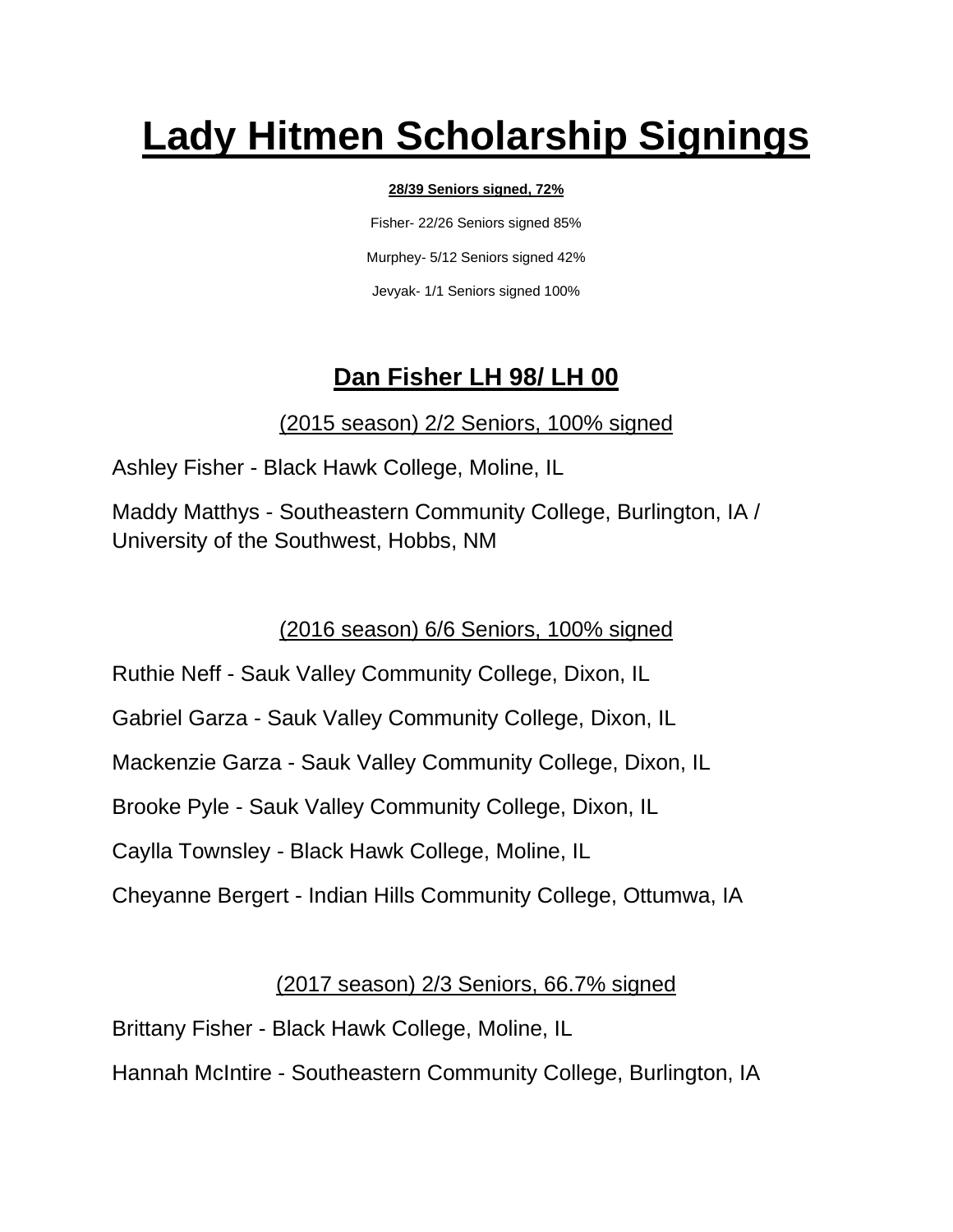#### (2018 season) 4/5 Seniors, 80% signed

Alexandra Schmidt - Loras College, Dubuque, IA Sara Bisland - Sauk Valley Community College, Dixon, IL Rebecca Barnett - Drake University, Des Moines, IA Grace Preston - Culver Stockton College, Canton, MO

#### (2019 season) 8/10 Seniors, 80% signed

Erin Puck - Cornell College, Mount Vernon, IA Addison Riley - Mt. Mary University, Milwaukee, WI Bailee Highbarger - Quincy University, Quincy, IL Aubrie Dodd - Quincy University, Quincy, IL Symone Willey - Black Hawk College, Moline, IL Emma Spurgettis - Millikin University, Decatur, IL Megan Dunsworth - Sauk Valley Community College, Dixon, IL Bell Leubkin - Black Hills State University, Spearfish, SD

### **Melissa Murpheys LH 00**

(2018 season) 2/2 Seniors, 100% signed McKenna Rommel- Sauk Valley Community College, Dixon, IL Claire Oetting- Simpson College, Indianola, IA